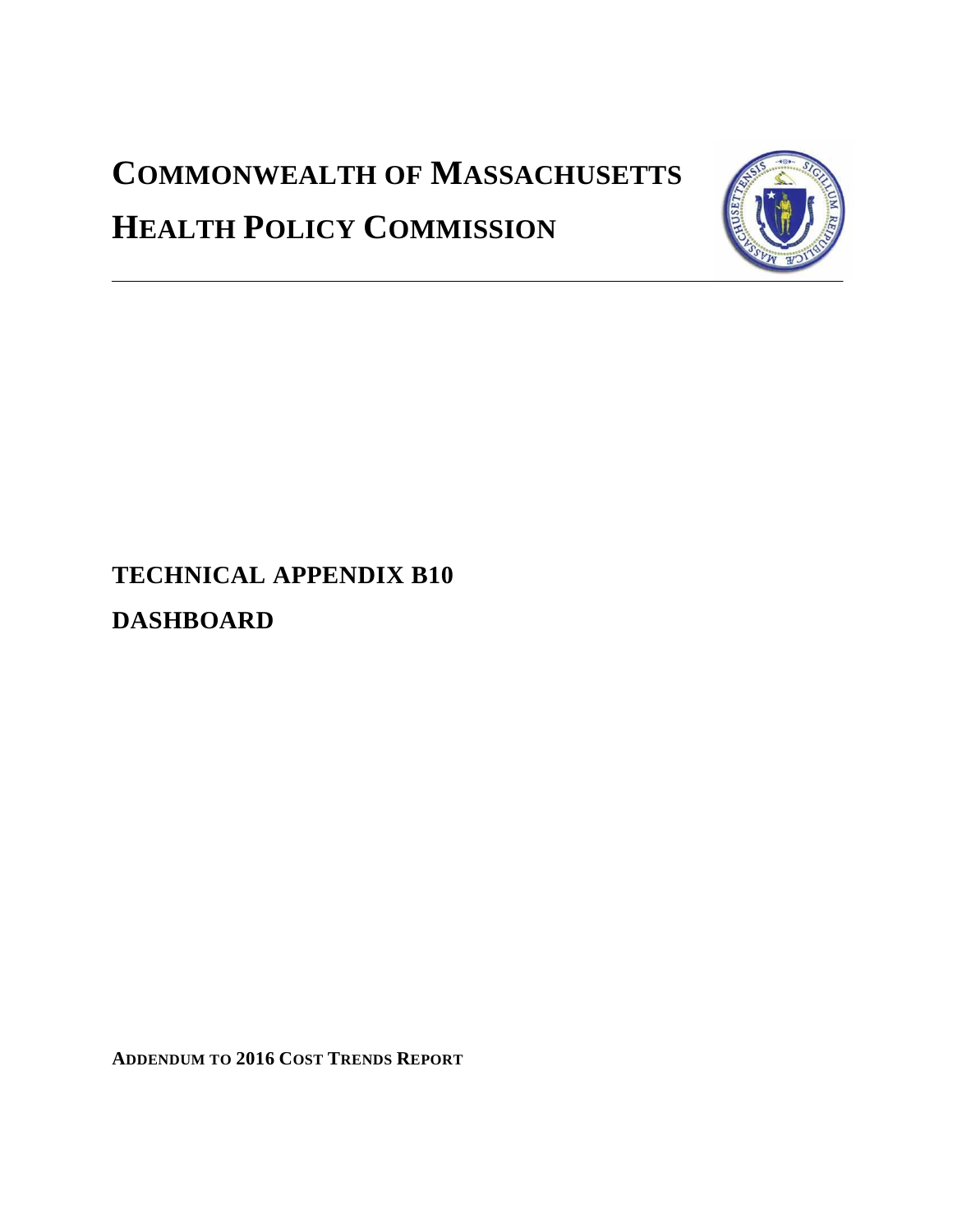# **Table of Contents**

| 1              |     |      |                                                                                       |
|----------------|-----|------|---------------------------------------------------------------------------------------|
| $\overline{c}$ |     |      |                                                                                       |
|                | 2.1 |      | Measure 1-MA: Growth of THCE per capita (performance assessed relative to 3.6%        |
|                | 2.2 |      | Measure 1-U.S.: Growth of THCE per capita (performance assessed relative to 3.6%      |
|                | 2.3 |      |                                                                                       |
|                | 2.4 |      |                                                                                       |
|                | 2.5 |      |                                                                                       |
|                | 2.6 |      | Measure 3: Individuals with high out-of-pocket medical spending relative to income  1 |
|                | 2.7 |      |                                                                                       |
|                | 2.8 |      |                                                                                       |
|                | 2.9 |      | Measures 5, 5a - MA: ED utilization (per 1,000 persons), Behavioral health ED         |
|                |     | 2.10 |                                                                                       |
|                |     | 2.11 |                                                                                       |
|                |     | 2.12 | Measure 6-MA: Percentage of inpatient cases discharged to institutional PAC 2         |
|                |     | 2.13 | Measure 6-MA and U.S. comparison: Percentage of inpatient cases discharged to         |
|                |     | 2.14 |                                                                                       |
|                |     |      |                                                                                       |
|                |     | 2.16 |                                                                                       |
|                |     | 2.17 | Measure 10-MA: Of decedents who used hospice, percent who used hospice for 7 days     |
|                |     | 2.18 | Measure 10-U.S.: Of decedents who used hospice, percent who used hospice for 7 days   |
|                |     | 2.19 |                                                                                       |
|                |     | 2.20 | Measures 12, 13, and 14: Percentage of commercial HMO/PPO/MassHealth members          |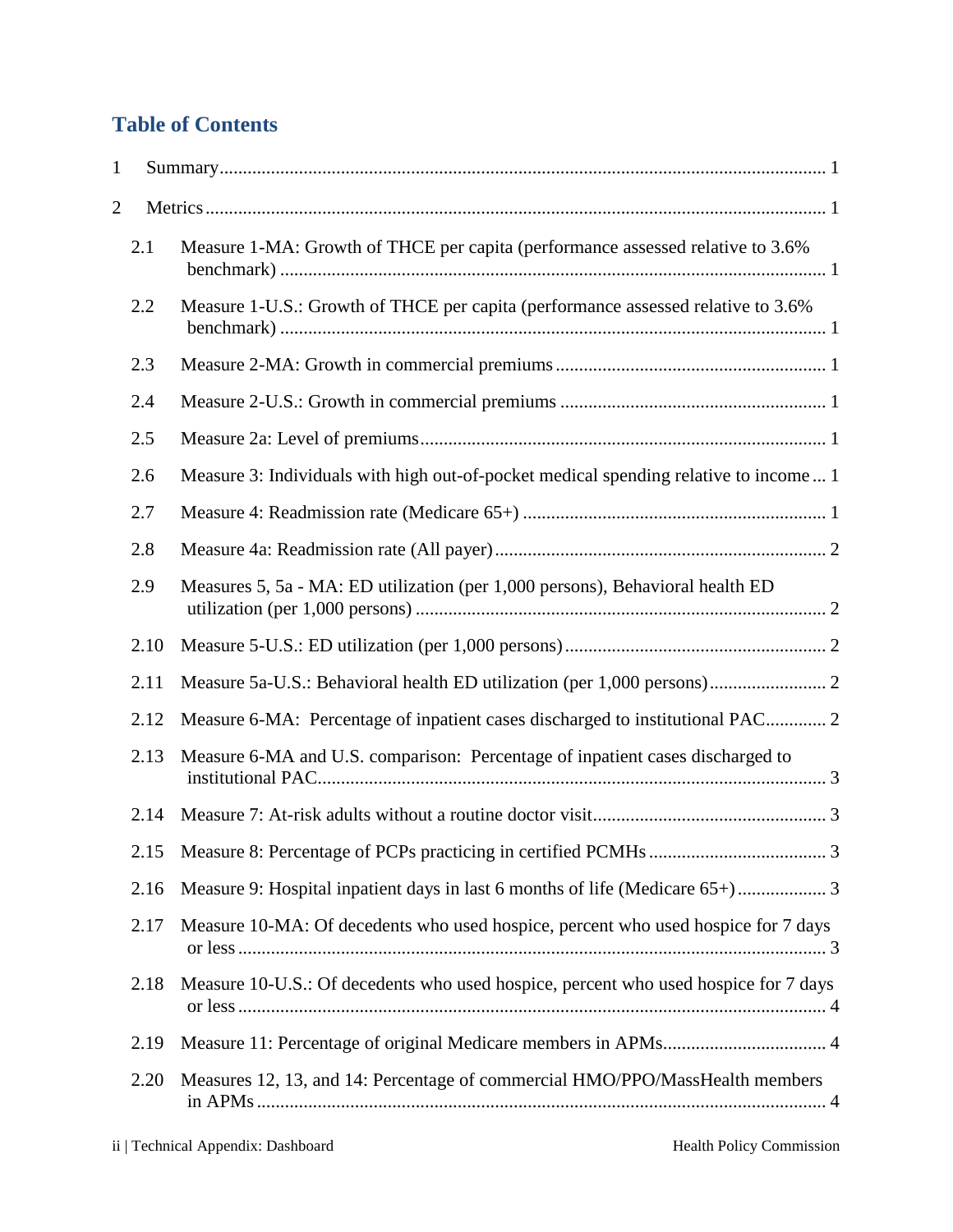| 2.23 Measure 17: Percentage of community appropriate discharges from community |  |
|--------------------------------------------------------------------------------|--|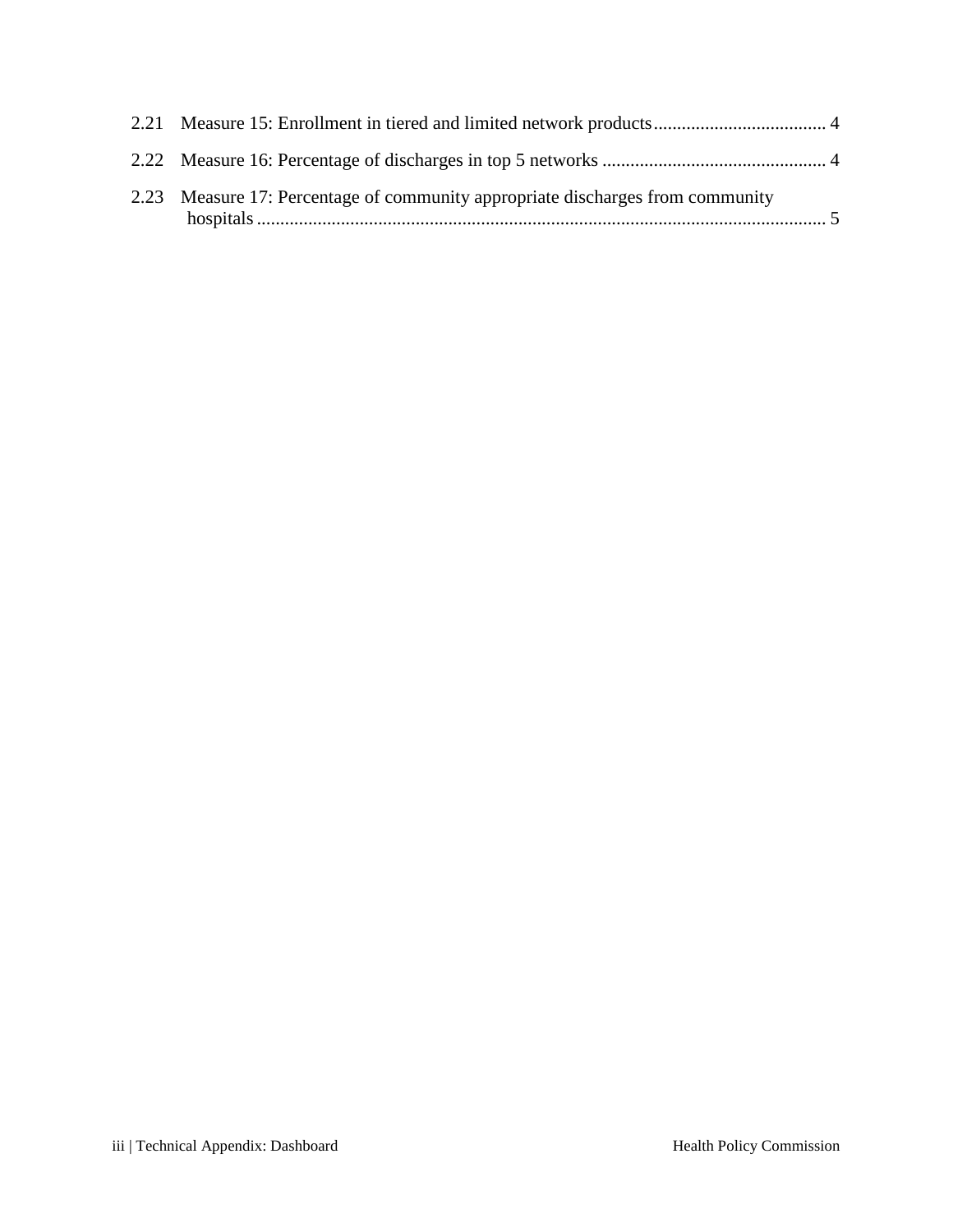# <span id="page-3-0"></span>**1 Summary**

This appendix lays out the data sources and notes used by the Health Policy Commission (HPC) for the dashboard metrics.

# <span id="page-3-1"></span>**2 Metrics**

<span id="page-3-2"></span>2.1 **Measure 1-MA: Growth of THCE per capita (performance assessed relative to 3.6% benchmark)**

Source: Centers for Health Information and Analysis 2016 Annual Report

<span id="page-3-3"></span>2.2 **Measure 1-U.S.: Growth of THCE per capita (performance assessed relative to 3.6% benchmark)**

Source: Centers for Medicare and Medicaid Services National Health Expenditure Accounts, Personal Health Expenditures Data, 2015

#### <span id="page-3-4"></span>2.3 **Measure 2-MA: Growth in commercial premiums**

Source: Center for Health Information and Analysis 2016 Annual Report Private Commercial Enrollment Databook

#### <span id="page-3-5"></span>2.4 **Measure 2-U.S.: Growth in commercial premiums**

Source: Centers for Medicare and Medicaid National Health Expenditure Data, 2016

#### <span id="page-3-6"></span>2.5 **Measure 2a: Level of commercial premiums**

Note: Premiums are for employees enrolled at a private-sector establishment that offers health insurance.

Source: Agency for Healthcare Research and Quality, Medical Expenditure Panel Survey, Insurance Component, 2013-2015

#### <span id="page-3-7"></span>2.6 **Measure 3: Individuals with high out-of-pocket medical spending relative to income**

Note: High out-of-pocked medical spending is defined by cases in which out-of-pocket medical expenses equaled 10 percent or more of income, or five percent or more of income if low-income (under 200% of Federal Poverty Level), not including health insurance premiums.

Source: Hayes SL, et al. A Long Way in a Short Time: States' Progress on Health Care Coverage and Access, 2013–2015. The Commonwealth Fund. 2016 Dec.

#### <span id="page-3-8"></span>2.7 **Measure 4: Readmission rate (Medicare 65+)**

Note: 30-day hospital-wide, all-cause, risk-standardized readmission rate.

Source: Centers for Medicare and Medicaid Services Geographic Variation Data Files, 2016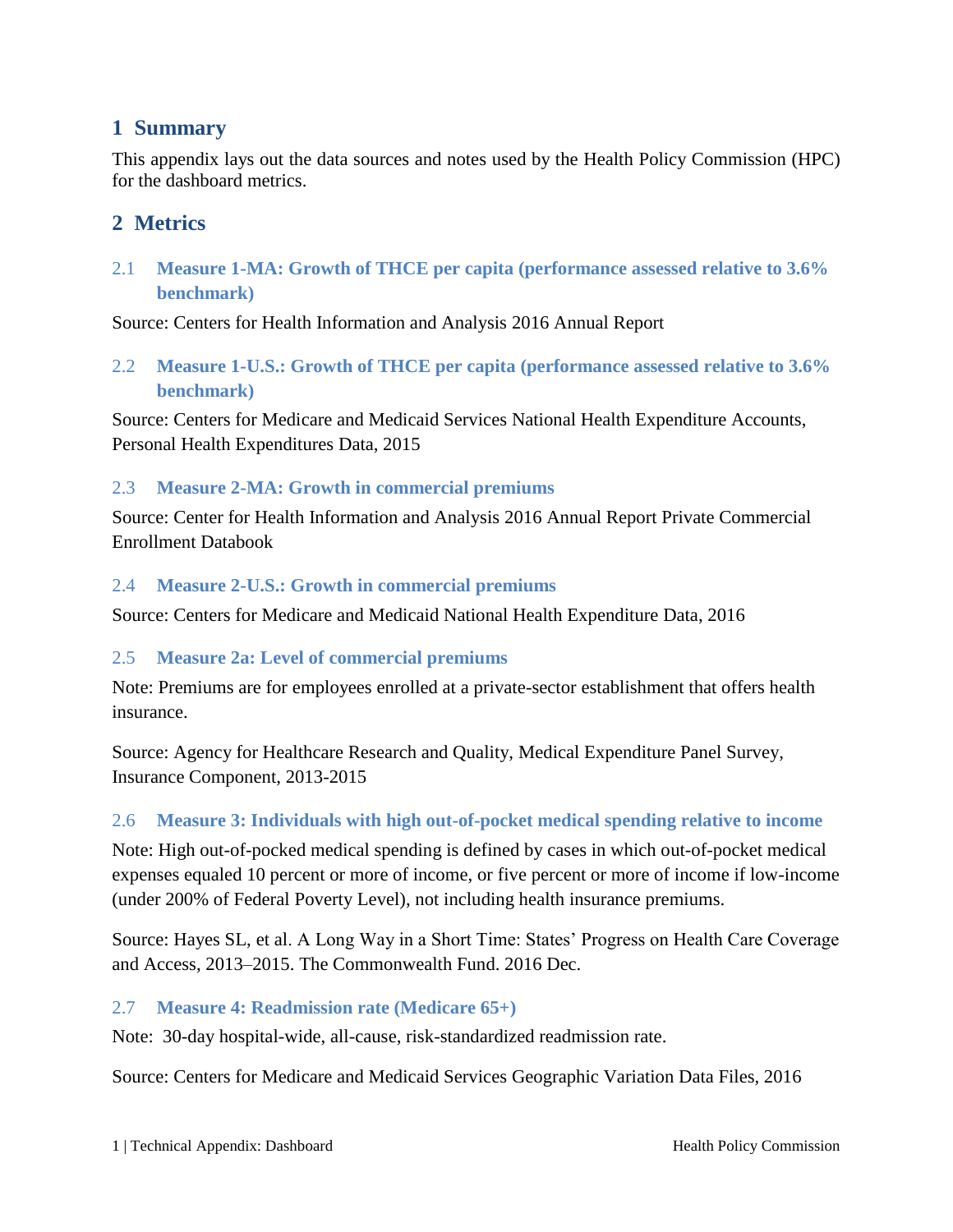#### <span id="page-4-0"></span>2.8 **Measure 4a: Readmission rate (All payer)**

Note: 30-day hospital-wide, all-cause, risk-standardized readmission rate.

Source: Center for Health Information and Analysis Hospital-Wide Adult All-Payer Readmissions in Massachusetts: SFY 2011-2015 (Report)

# <span id="page-4-1"></span>2.9 **Measures 5-MA, 5a-MA: ED utilization (per 1,000 persons), Behavioral health ED utilization (per 1,000 persons)**

Note: The HPC used New York University's Emergency Department Billings Algorithm to calculate this measure. For further information, see **Technical Appendix B5: "Hospital Utilization."**

Behavioral health rates were based on the Emergency Department Algorithm's classification of mental health, alcohol and substance abuse diagnoses. All classifications are based on primary diagnosis. For further information, see **Technical Appendix B5: "Hospital Utilization**."

Source: HPC analysis of Center for Health Information and Analysis Emergency Department Data Base, 2011-2015

#### <span id="page-4-2"></span>2.10 **Measure 5-U.S.: ED utilization (per 1,000 persons)**

Source: Kaiser Family Foundation State Health Facts, 2016

#### <span id="page-4-3"></span>2.11 **Measure 5a-U.S.: Behavioral health ED utilization (per 1,000 persons)**

Note: Behavioral health patients were identified using the Billing's algorithm and were patients with a primary diagnosis code related to mental health, alcohol or substance abuse. See **Technical Appendix B5: "Hospital Utilization"** for more information.

Source: HPC analysis of Healthcare Cost and Utilization Project (HCUP) Emergency Department Database, 2013

#### <span id="page-4-4"></span>2.12 **Measure 6-MA: Percentage of inpatient cases discharged to institutional PAC**

Note: Institutional PAC is defined as discharges to "long-term care hospital"/"rehabilitation facility or hospital" and "rehabilitation hospital"/"skill nursing facility." For further information, see **Technical Appendix B6: "Post-Acute Care**."

Source: HPC analysis of Center for Health Information and Analysis Hospital Discharge Database, 2014-2015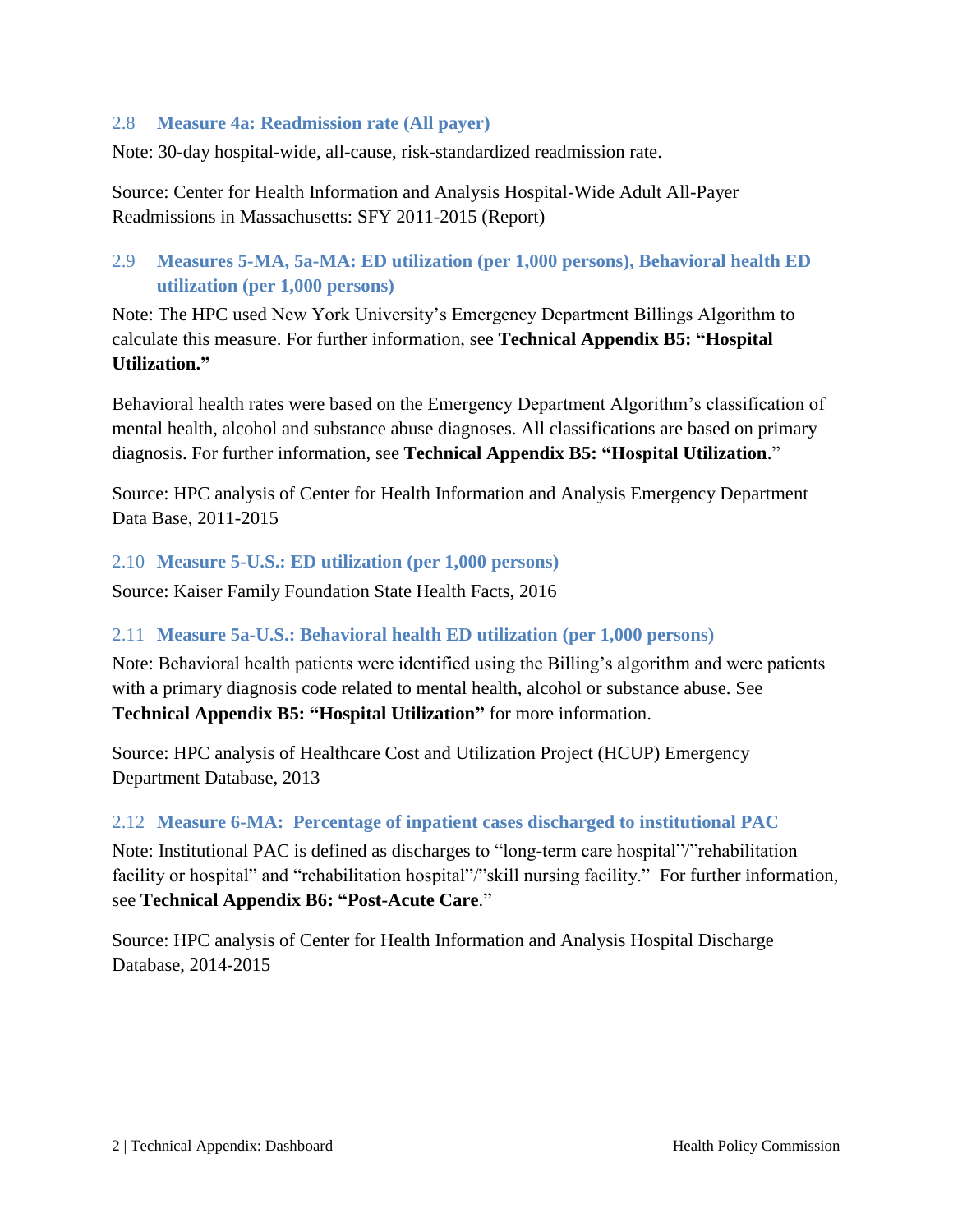# <span id="page-5-0"></span>2.13 **Measure 6-MA and U.S. comparison: Percentage of inpatient cases discharged to institutional PAC**

Note: Institutional post-acute care (PAC) is defined as discharges to "skill nursing facility (SNF)," "intermediate care facility (ICF)," and "short-term hospital." For further information, see **Technical Appendix B6: "Post-Acute Care**."

Source: HPC analysis of Healthcare Cost and Utilization Project (HCUP) Nationwide Inpatient Sample Survey and Massachusetts State Inpatient Database, 2013

#### <span id="page-5-1"></span>2.14 **Measure 7: At-risk adults without a routine doctor visit**

Note: Measure defined as percentage of adults age 50 or older, or in fair or poor health, or ever told they have diabetes or pre-diabetes, acute myocardial infarction, heart disease, stroke, or asthma who did not visit a doctor for a routine checkup in the past two years.

Source: Hayes SL, et al. A Long Way in a Short Time: States' Progress on Health Care Coverage and Access, 2013–2015. The Commonwealth Fund. 2016 Dec.

# <span id="page-5-2"></span>2.15 **Measure 8: Percentage of PCPs practicing in certified PCMHs**

Notes: The numerator is all Massachusetts physicians (with clinician credentials of "MD" or "DO") practicing within a NCQA-recognized PCMH. The denominator is based on primary care physicians (PCPs) estimated by the American Association of Medical Colleges. The U.S. measure does not include Massachusetts.

Source: HPC analysis of National Commission on Quality Assurance Clinician Directory, 2016, and of American Association of Medical Colleges State Physician Workforce Database, 2014- 2015

# <span id="page-5-3"></span>2.16 **Measure 9: Hospital inpatient days in last 6 months of life (Medicare 65+)**

Notes: The numerator is any inpatient days within six months of the death date in the MedPAR file. The denominator is the Medicare enrollees ages 65-99 who died during the measurement year with full Part A entitlement and no HMO enrollment during the measurement period.

Source: The Dartmouth Atlas, 2012

# <span id="page-5-4"></span>2.17 **Measure 10-MA: Of decedents who used hospice, percent who used hospice for 7 days or less**

Note: Massachusetts measure includes only Medicare decedents, 65 years or older.

Source: HPC analysis of Massachusetts All-Payer Claims Database, 2012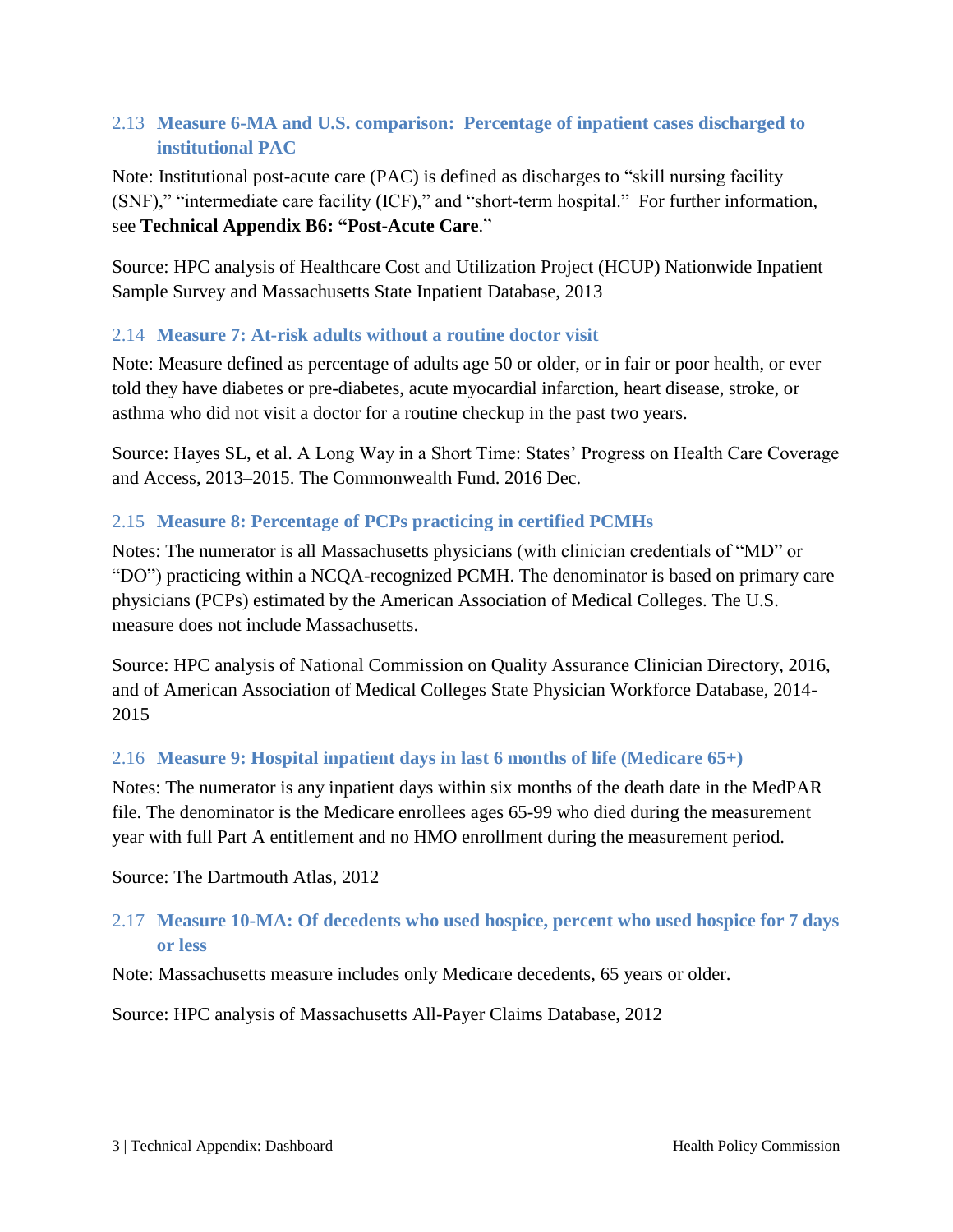#### <span id="page-6-0"></span>2.18 **Measure 10-U.S.: Of decedents who used hospice, percent who used hospice for 7 days or less**

Note: U.S. measure includes all payers and decedents of all ages.

Source: National Hospice and Palliative Care Organization, Facts and Figures Hospice Care in America, 2013

#### <span id="page-6-1"></span>2.19 **Measure 11: Percentage of original Medicare members in APMs**

Note: Original Medicare enrollment is based on Massachusetts enrollment data for the Medicare Shared Savings Program and Pioneer ACO programs. For further information, see **Technical Appendix B8: "Alternative Payment Methods**."

Source: HPC analysis of Centers for Medicare and Medicaid Services ACO performance data, 2013-2015

# <span id="page-6-2"></span>2.20 **Measures 12, 13, and 14: Percentage of commercial HMO/PPO/MassHealth members in APMs**

Note: Data for commercial payers, including MassHealth MCOs, is collected by Center for Health Information and Analysis. MassHealth PCC data is provided to the HPC by MassHealth. **See Technical Appendix B8: "Alternative Payment Methods."**

Source: HPC analysis of Center for Health Information and Analysis 2016 Annual Report Alternative Payment Methods Databook

# <span id="page-6-3"></span>2.21 **Measure 15: Enrollment in tiered and limited network products**

Note: Tiered networks are defined by CHIA as "plans that segment provider networks into tiers, with tiers typically based on differences in the quality and/or the cost of care provided." A limited network plan is defined by CHIA as "a health insurance plan that offers members access to a reduced or selective provider network, which is smaller than the payer's most comprehensive provider network within a defined geographic area and from which the payer may choose to exclude from participation other providers who participate in the payer's general or regional provider network." These measures include fully and self-insured members for both tiered and limited products.

Source: HPC analysis of Center for Health Information and Analysis 2016 Annual Report Private Commercial Enrollment Databook

#### <span id="page-6-4"></span>2.22 **Measure 16: Percentage of discharges in top 5 networks**

Note: Figures include only Massachusetts residents enrolled in commercial plans. See **Technical Appendix B3: "The Massachusetts Provider Market"** for details.